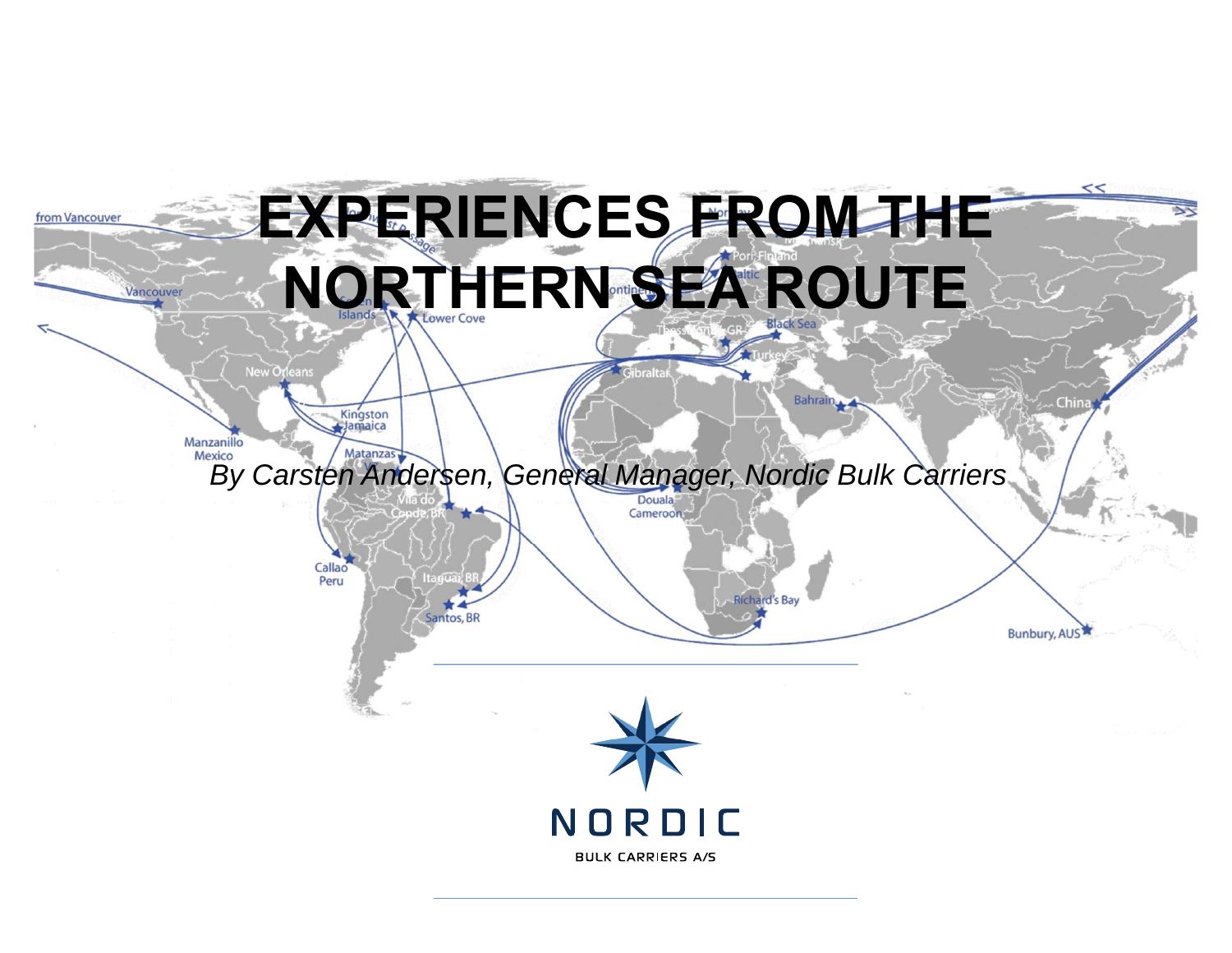# Nordic Bulk Carriers Facts

- • Nordic Bulk Carriers A/S (NBC) was established in 2009. The company is today controlled by Pangaea Logistics Solutions (PANL:US)
- $\bullet$  NBC is located in Hellerup, Denmark with 13 employees and 5 employees in our subsidiary in Singapore.
- $\bullet$  The company operates the largest fleet of 1A ice classed panamax vessels in the world
- $\bullet$ NBC has completed 19 NSR transits and 1 North West Passage transit.
- • In 2013 MV Nordic Orion became the first vessel to circumnavigate the world using only Arctic routes

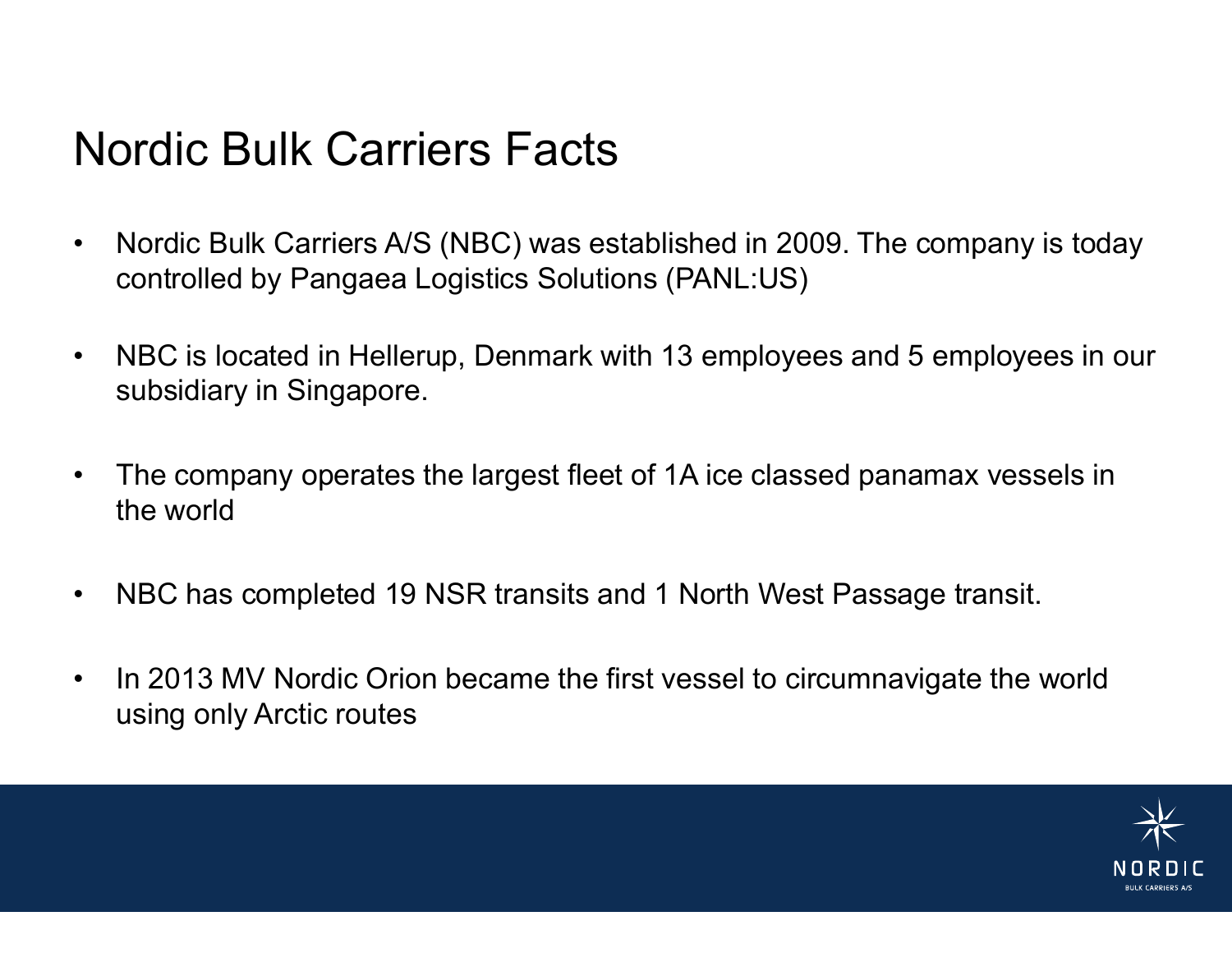

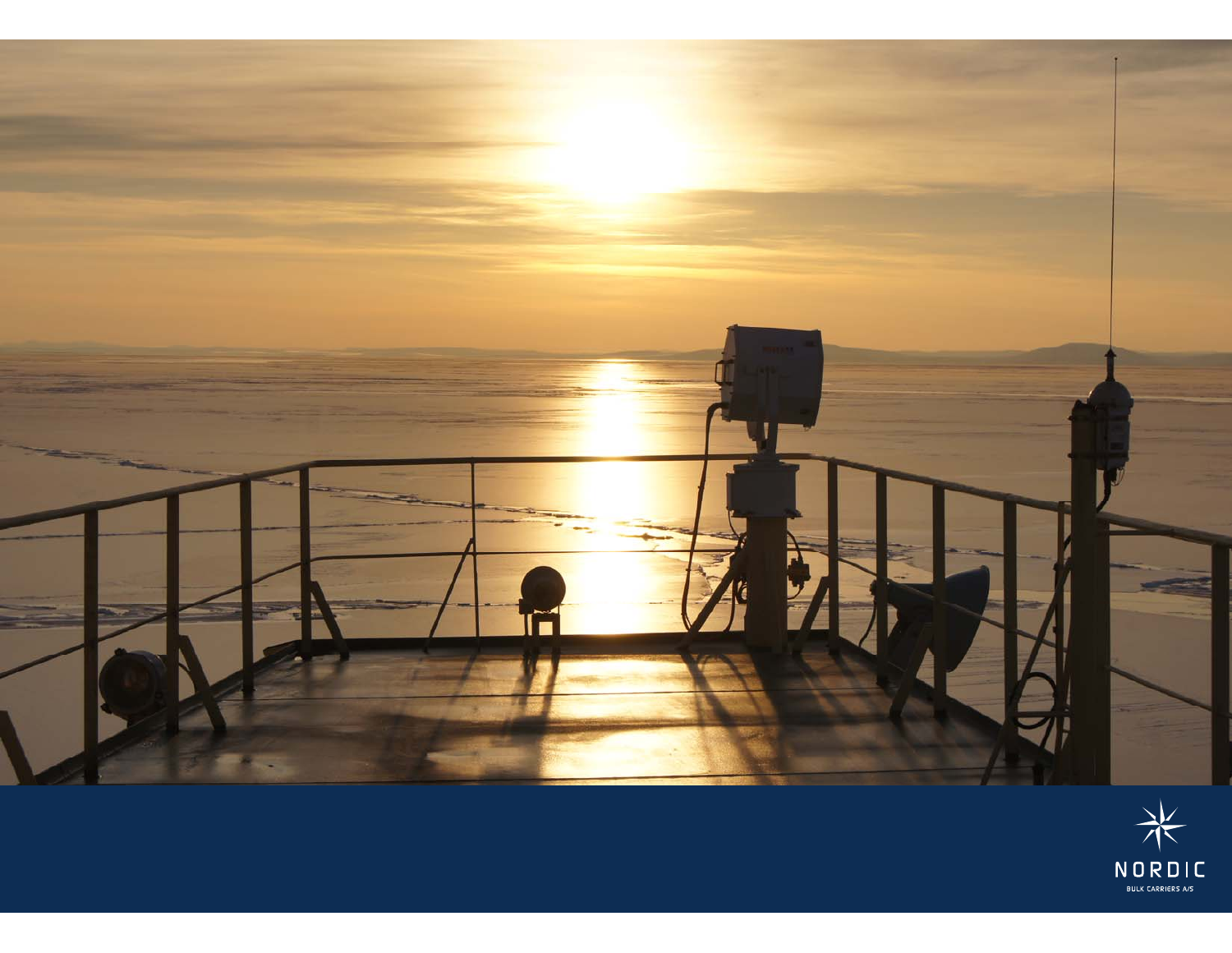# Nordic Bulk Carriers Operations

- •NBC serves mainly as an operator, shipping bulk commodities around the world.
- •We operate in the Handy to Panamax segment – Vessel sizes from 25,000 Dwt to 85,000 Dwt.
- • We ship a wide variety of commodities, such as coal, iron ore, steel scrap, fertilizers and grain. Our strength is our ability to ship commodities all year, also in ice waters.
- • NBC's fleet counts approximately 30 time chartered vessels, including 8 vessels owned by the group.

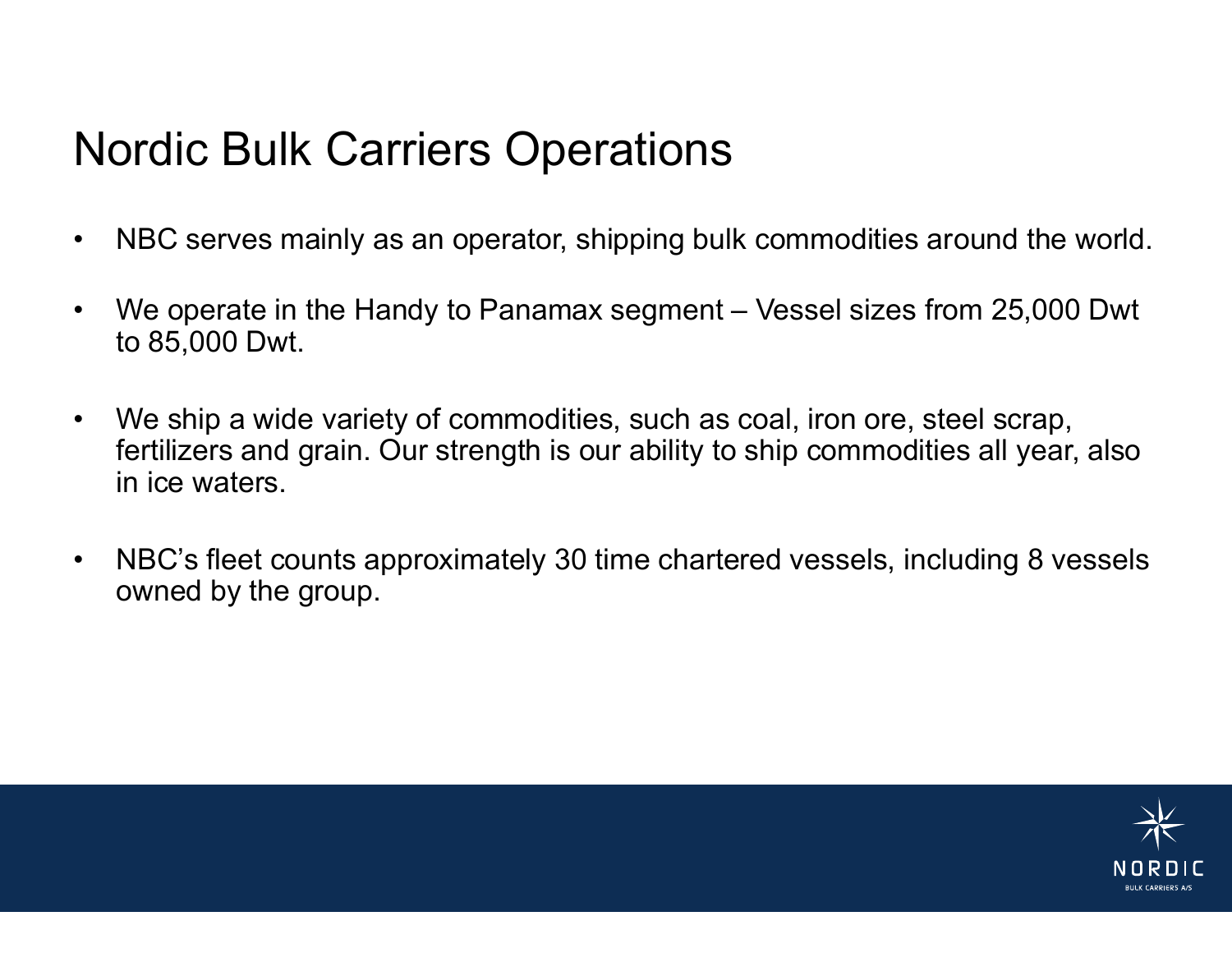## Nordic Bulk Carriers - Northern Sea Route

- • In 2010 NBC was one of the first companies to opening the Northern Sea Route for commercial purposes on dry cargo vessels.
- • MV Nordic Barents carried a cargo of iron ore from Kirkenes, Norway to Jintang China during September 2010
- • As freight rate and bunker costs fluctuate, it should be noted that the NSR becomes more attractive in higher markets and with higher bunker prices.
- • By using our vessels in the Arctic winter we optimize the use of the ships outside our core business of winter operations in the Baltic and EC Canada area.



#### **Fuel consumption in tons**



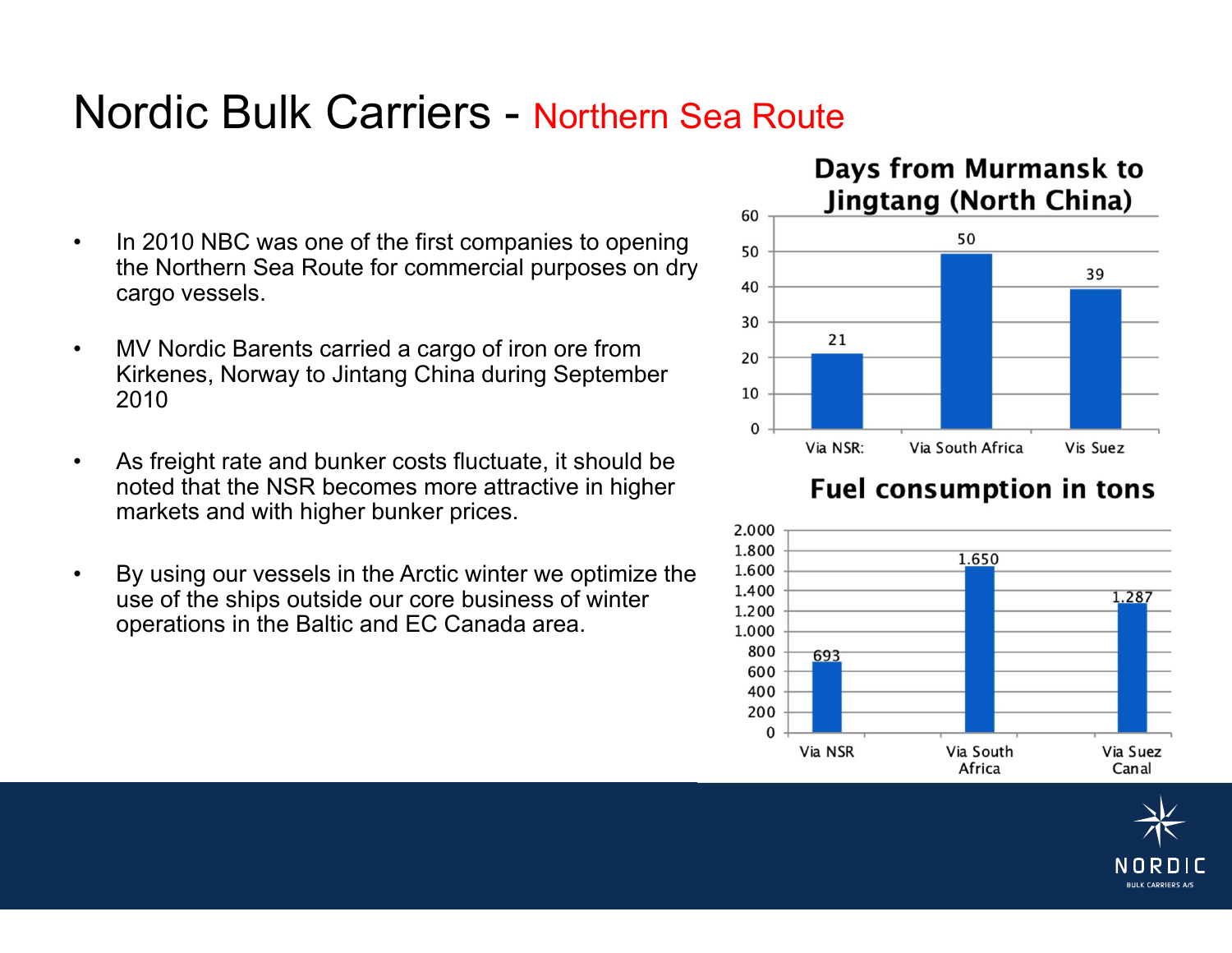### Nordic Oshima on her maiden voyage from West coast Canada to Finland via the Northern Sea Route

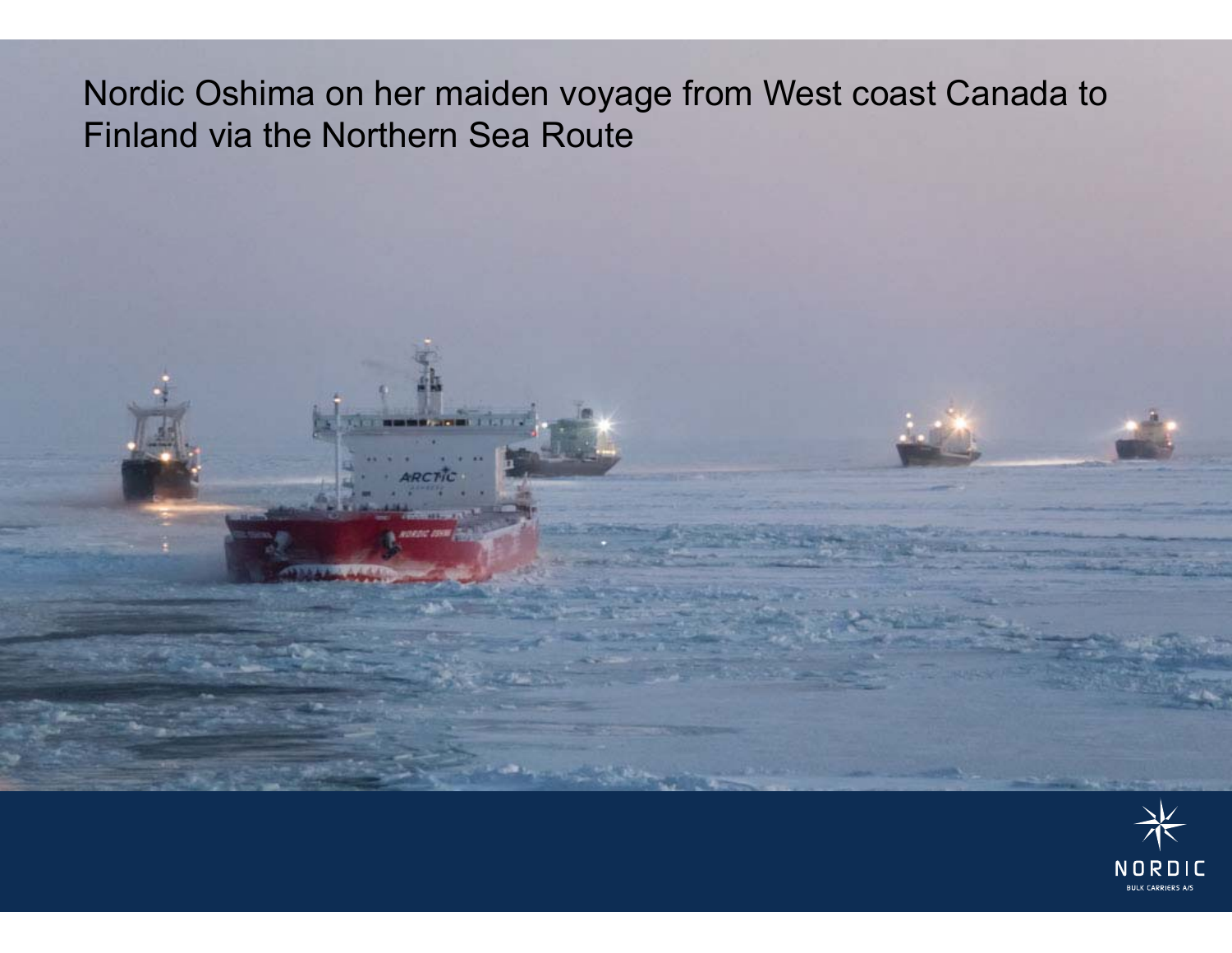# Northern Sea Route (NSR)

- • All traffic on the NSR is done under the rules and regulations issued by the Northern Sea Route administration (www.NSRA.ru) in Moscow. NSRA was established in 2011 following the increase in the number of vessels interested in using the NSR.
- • Depending on the ice class of the vessel, the NSR is open from July until November provided you have ice breaker assistance.
- • Most vessels using the NSR have ice class 1A but transits with 1B and 1C Ice class have also occurred. The season for lower ice classes is shorter than for 1A Ice Class.
- • The ice breakers working in the NSR are nuclear powered (upto 85.000 HP) and operated by Rosatomflot (www.rosatomflot.ru). In order to transit the NSR you need to have a contract with Rosatomflot for icebreaker services.

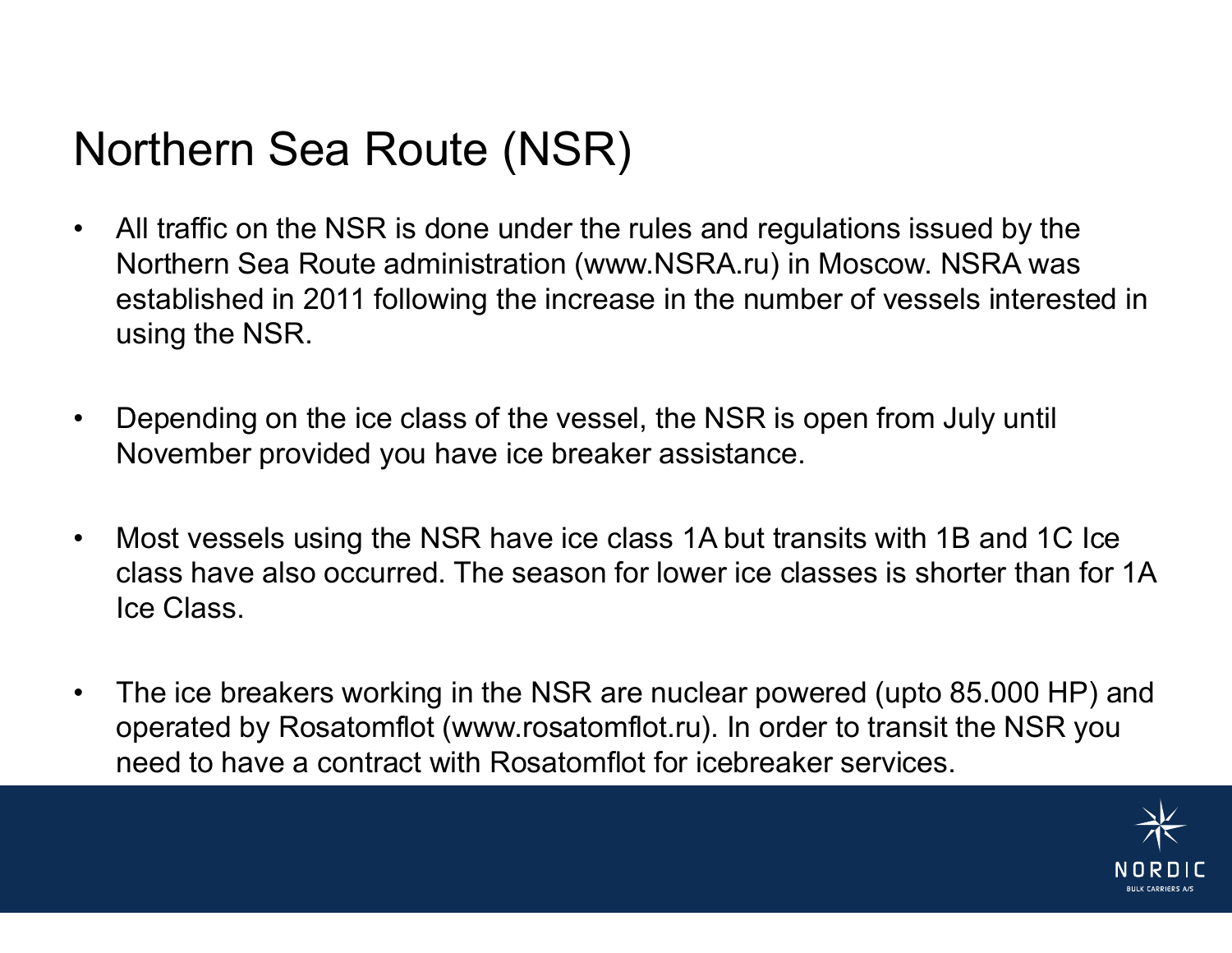### Nordic Odyssey in the Eastern part of the Northern Sea Rute in October 2013 going through new ice

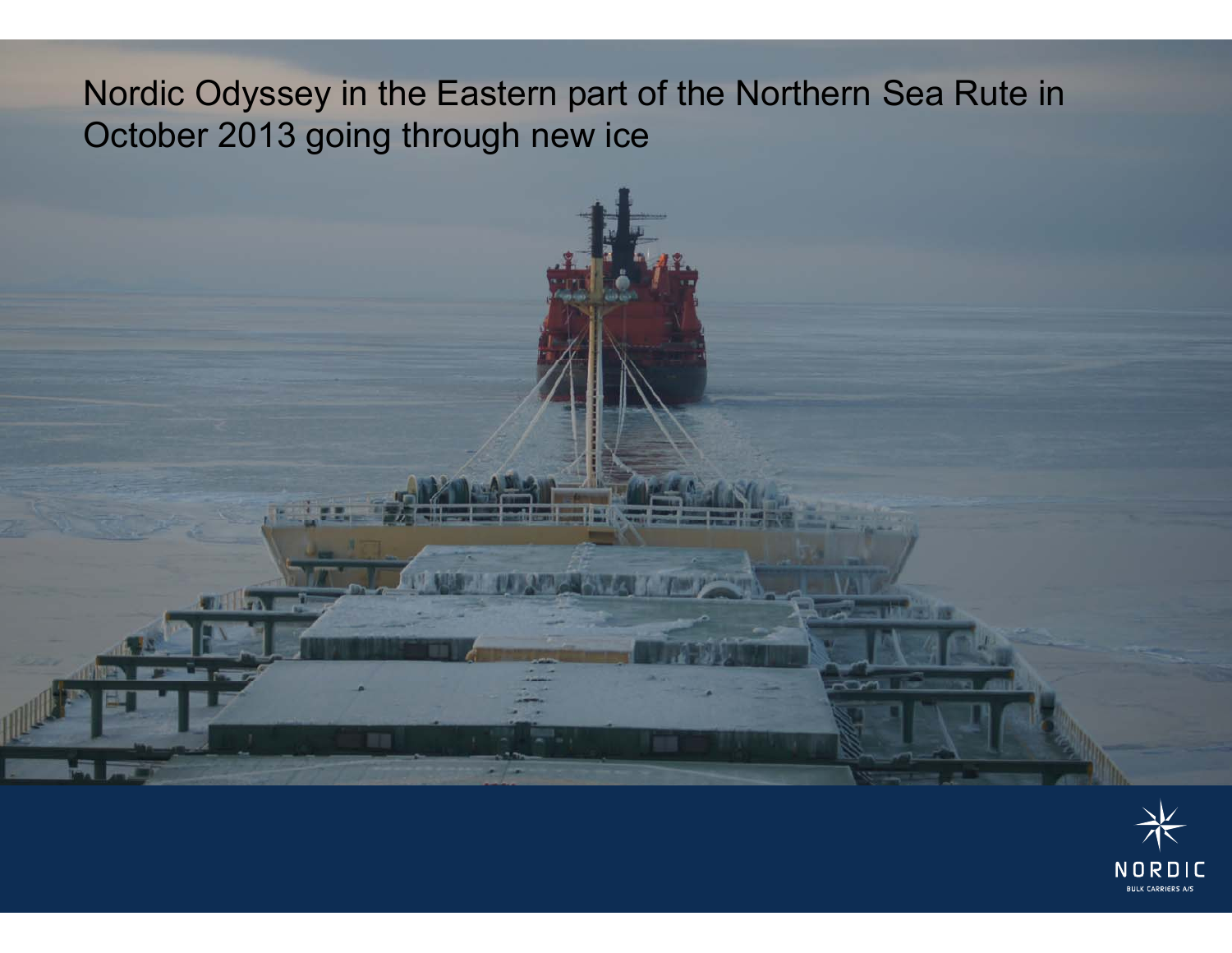# Northern Sea Route - comments

- • Our ships are winterised to minus 30 degrees celcius allowing them to operate in winter trades around East Coast Canada and Finland. This means that deck equipment are designed to operate in minus 30 degrees. Since our ships only trade in the Arctic summer, we are not exposed to those temperatures.
- • Contrary to public belief, shipping along the NSR was, and still is, highly regulated by the 'Federal Law of Shipping on the Water of the Northern Sea Route' and the vessels are subject to an approval process.
- •In addition to above, the IMO Polar Code is now in force which means that a world wide regulation is in place for all vessels trading to Polar regions.
- • Prior to, and during the Northern Sea Route transit, the vessel is required to report its movements to the NSRA via their online website.
- • On the NSRA website, daily updates of the traffic and weather and ice movements are available and satellite images of the ice are also sent to the vessel if needed.